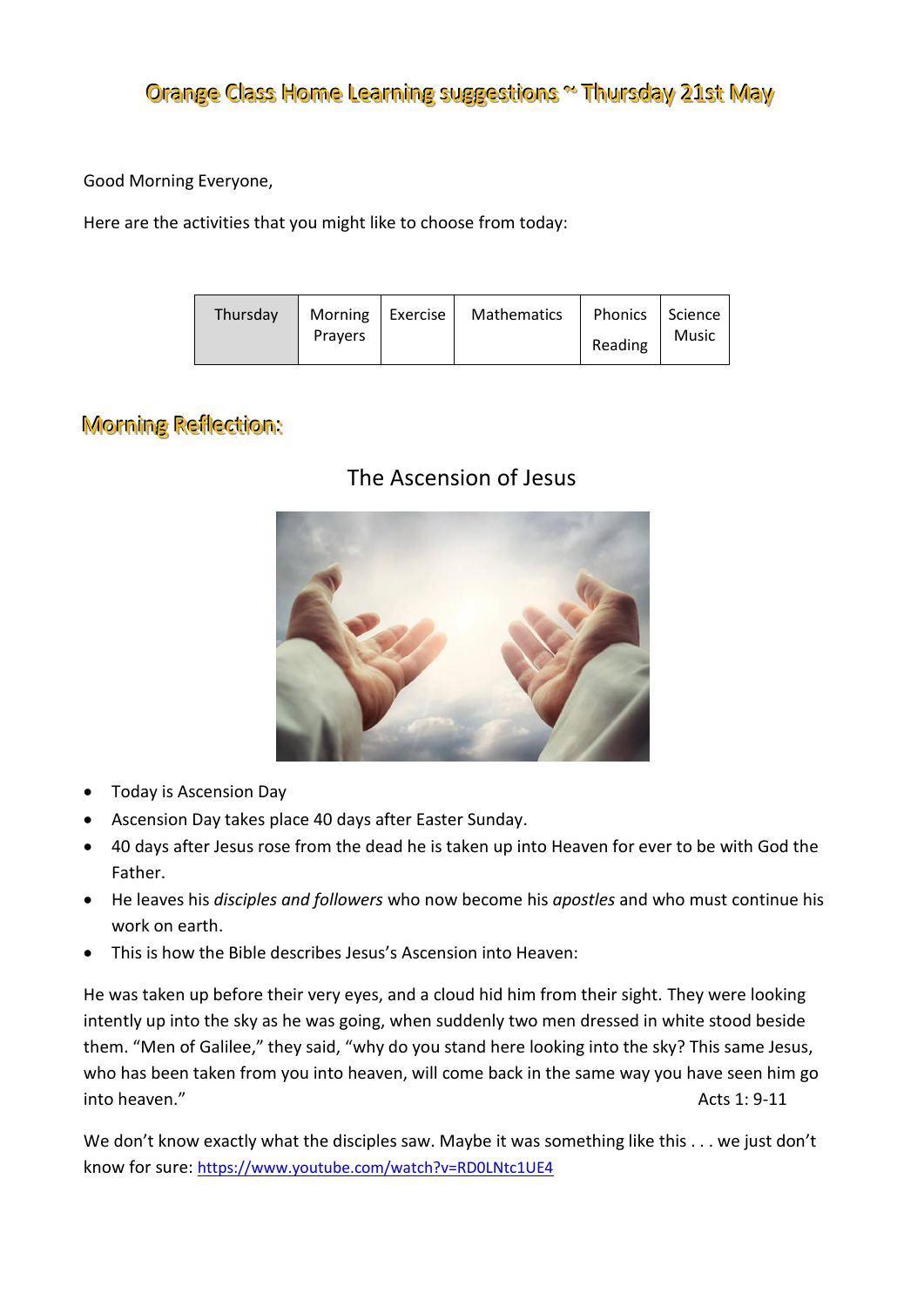- Begin by making the sign of the cross, be still and quiet for a few moments and think about the day ahead of you. What do you want to do today, what do you want to achieve?
- Do you have any sorry, thank you or please prayers?
- (Can you find the story of the Ascension in your Bible?)
- Join all your thoughts and prayers together with one of our morning prayers, or a prayer of your own.
- Finish your quiet prayer time with the sign of the cross.

# Brain Gym/Morning Exercise:

Choose from these suggestions or your own favourites to get moving this morning

- For Brain Gym visit St Mary's website: [https://www.stmarysrc.e-sussex.sch.uk/orange-class-at](https://www.stmarysrc.e-sussex.sch.uk/orange-class-at-home)[home](https://www.stmarysrc.e-sussex.sch.uk/orange-class-at-home) then click on the Brain Gym button
- 5-a-Day-Fitness at[: https://player.5-a-day.tv/player](https://player.5-a-day.tv/player)
- Or join in with Joe Wicks at:<https://www.youtube.com/channel/UCAxW1XT0iEJo0TYlRfn6rYQ>
- Or if you're a dance fan why not join Oti Mabuse at: [https://www.youtube.com/channel/UC58aowNEXHHnflR\\_5YTtP4g](https://www.youtube.com/channel/UC58aowNEXHHnflR_5YTtP4g)
- Or visit Jamie at Cosmic Yoga for kids:<https://www.youtube.com/user/CosmicKidsYoga>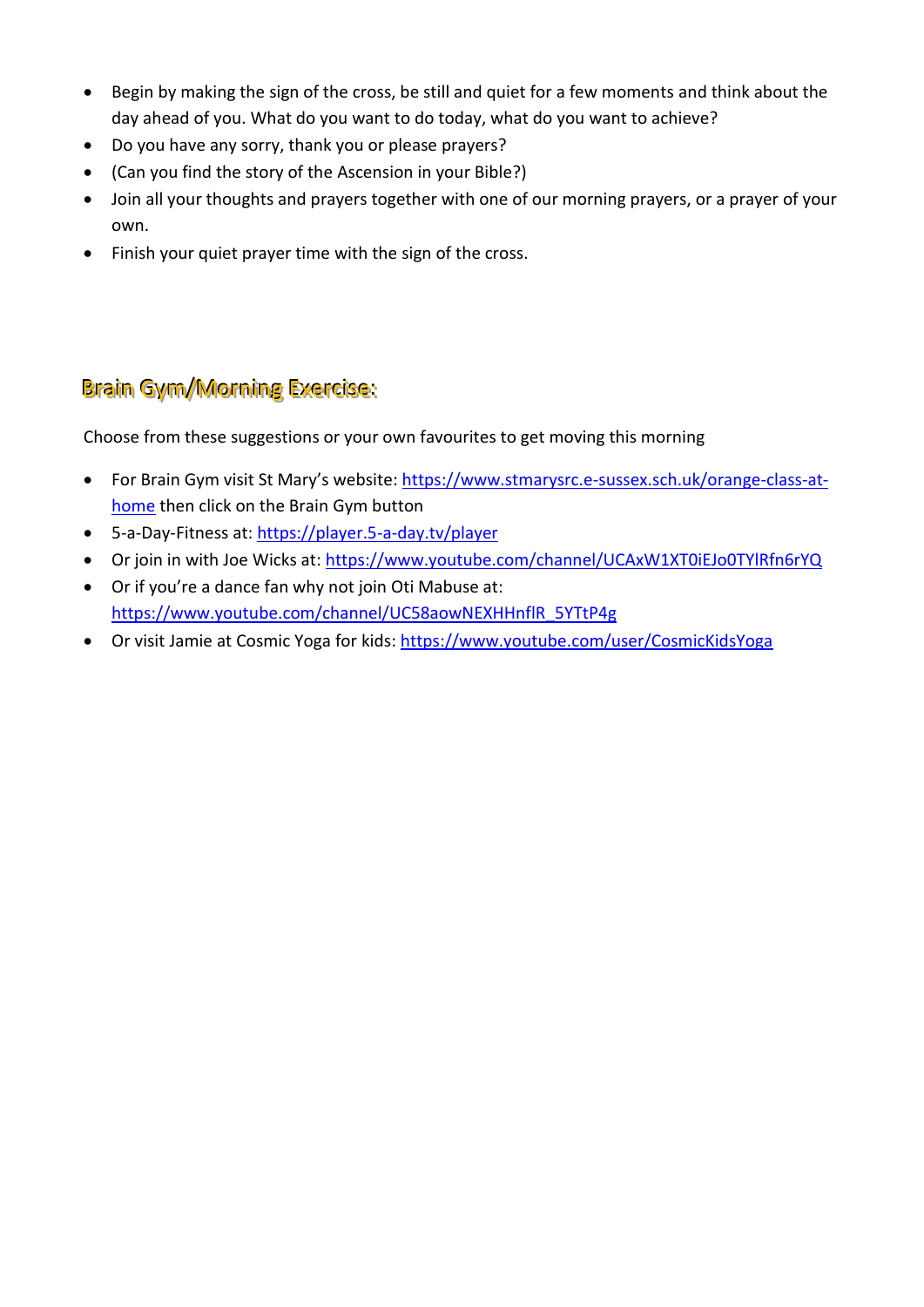## Mathematics:

#### Warm up:

- Say the number names to 100
- Practise number bonds to 10 (20)
- Practise doubles

For today's lesson visit: <https://whiterosemaths.com/homelearning/year-1/> Week 4, Lesson 4

For today's lesson you might want to have ready:

- some paper 10s frames ready
- either some coloured pencils
- or buttons, counters, blueberries, raisins, etc







Summer Term - Week 4 (w/c 11th May)

Lesson 4 - Compare number sentences



If you wish to complete the activities they can be found attached in this email or on a separate button on St Mary's Website: https://www.stmarysrc.e-sussex.sch.uk/orange-class-at-home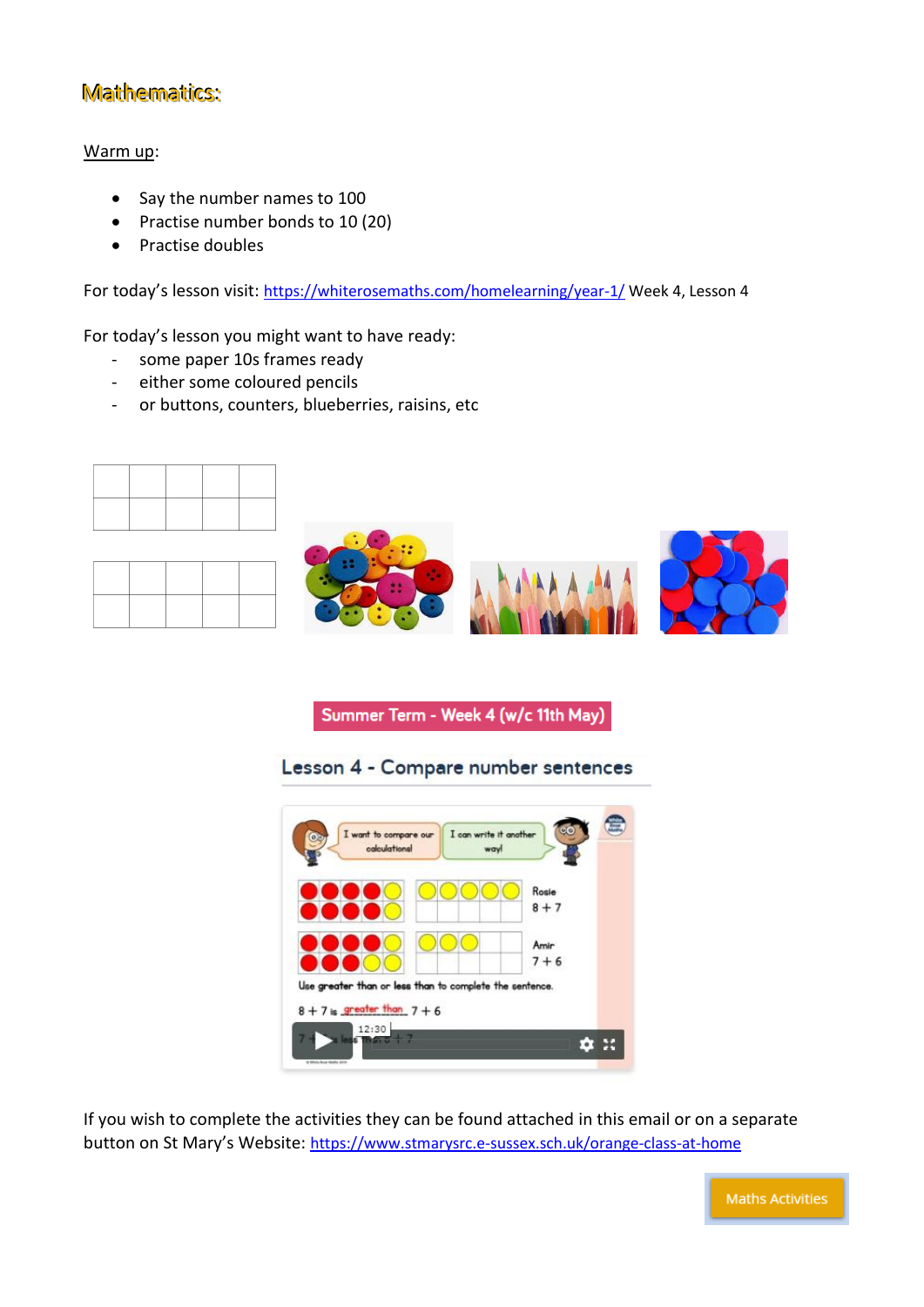### Phonics:

You can practise *all* the sounds for Year 1 here: see PowerPoint of Year 1 phonemes (sounds): [\(https://www.stmarysrc.e-sussex.sch.uk/orange-class-at-home](https://www.stmarysrc.e-sussex.sch.uk/orange-class-at-home) on St Mary's website

- A phoneme is a single spoken sound
- A grapheme is the written down form of that single sound
- A digraph is when 2 letters make one sound for example: 'sh' or 'oa'
- Today's sound is the short /ow/ sound
- How do we make this sound?
- ow, ou
- ow: owl, brow, cow, now, sow (a lady pig), vow (a promise), how, howl, growl, town, clown, frown, brown, scowl, crown, down, drown, frown, crowd, gown, allow, miaow
- ou: loud, aloud, proud, sour, shout, scout, about, sprout, bound, found, ground, round, around, sound, mound, hound, pound, couch, crouch, pouch, slouch, count, mouth, south, house, mouse, bounce, pounce, lounge, scrounge, cloud, mountain, fountain

Mr Thorne does ow: [https://www.youtube.com/watch?v=EznhbviF\\_2w](https://www.youtube.com/watch?v=EznhbviF_2w) Mr Thorne does ou: <https://www.youtube.com/watch?v=z9NqcU6ccz0> Mr Thorne alternate sounds ou: <https://www.youtube.com/watch?v=nI6eeFS4cKY&list=PLEE9B951B088E32E6&index=23&t=0s> Geraldine does ou: <https://www.youtube.com/watch?v=-qtCB7CYH3I> BBC Bitesize ow: <https://www.bbc.co.uk/bitesize/topics/zvq9bdm/articles/z64j47h>

- Choose what you would like to do with your words today
- First check that you can read the words
- Write some of them onto pieces of paper and add the sound buttons
- If you wish, now you can:
	- Play phonics bingo
	- Play phonics pairs
	- Play phonics snap
	- Choose a book and be a word detective/phoneme spotter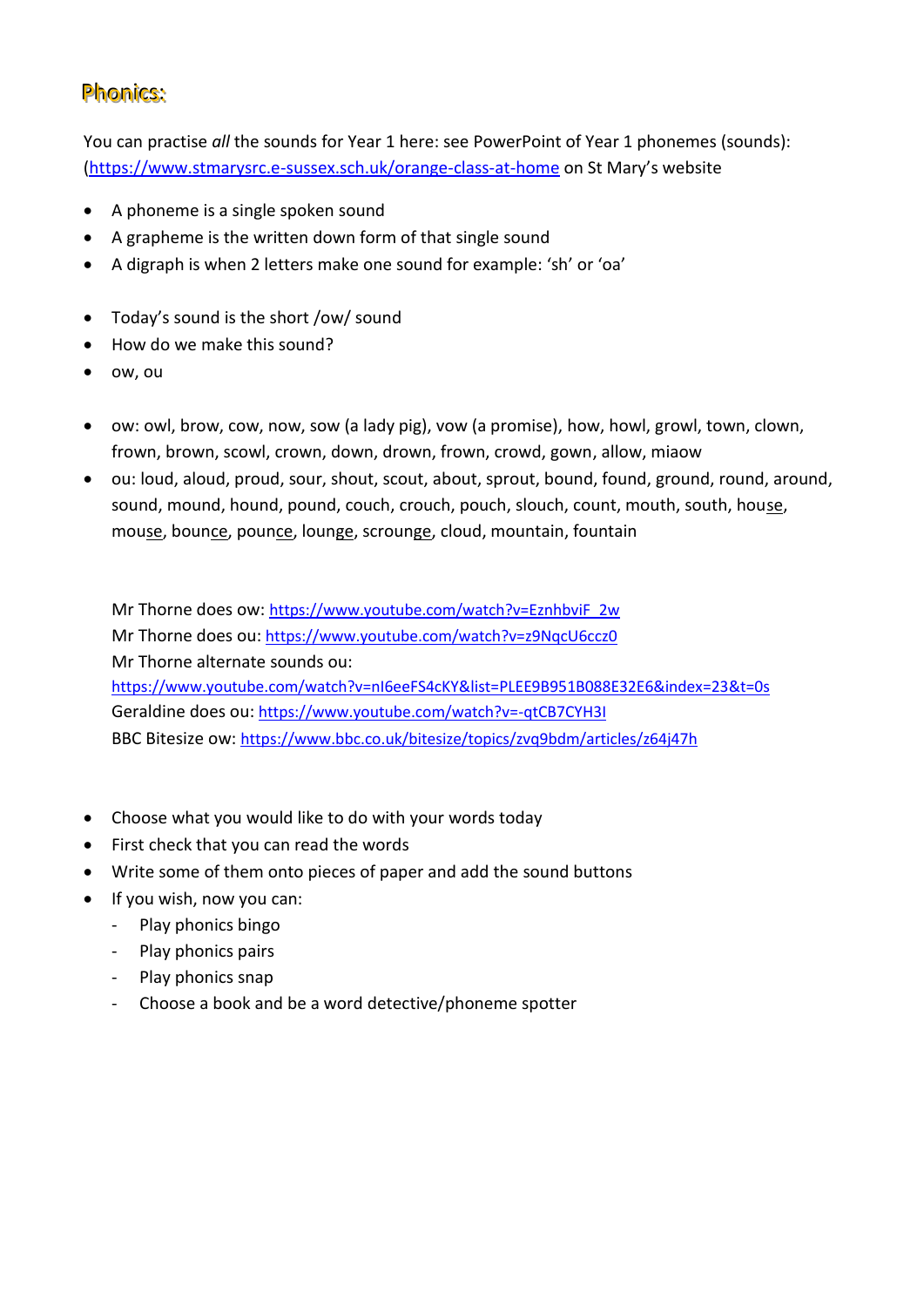### Reading:

- Visit St Mary's Children's Reading Room and listen to a story at: [https://www.stmarysrc.e](https://www.stmarysrc.e-sussex.sch.uk/children-s-reading-room)[sussex.sch.uk/children-s-reading-room](https://www.stmarysrc.e-sussex.sch.uk/children-s-reading-room)
- Miss Heathcote reads on Orange Class at Home Archive page (you've probably already heard these stories) <https://www.stmarysrc.e-sussex.sch.uk/orange-class-at-home-archive>
- Visit St Mary's Website and listen to a story from the Reading Room: <https://www.stmarysrc.e-sussex.sch.uk/reading-room>
- Log on to Bug Club and read a book: <https://www.activelearnprimary.co.uk/login?c=0>
- Visit Epic books and read a book: <https://www.getepic.com/sign-in>
- Choose your favourite story and share with your family

### Science:

Now that we have learnt a little bit about animal classification I have sent you the same sheet we started with at the beginning of our animal grouping learning.

Now you know a little bit more, would you like to use your learning (and the chart below to help you) and see if you can classify or group these animals again.

This time use your science skills to help you.